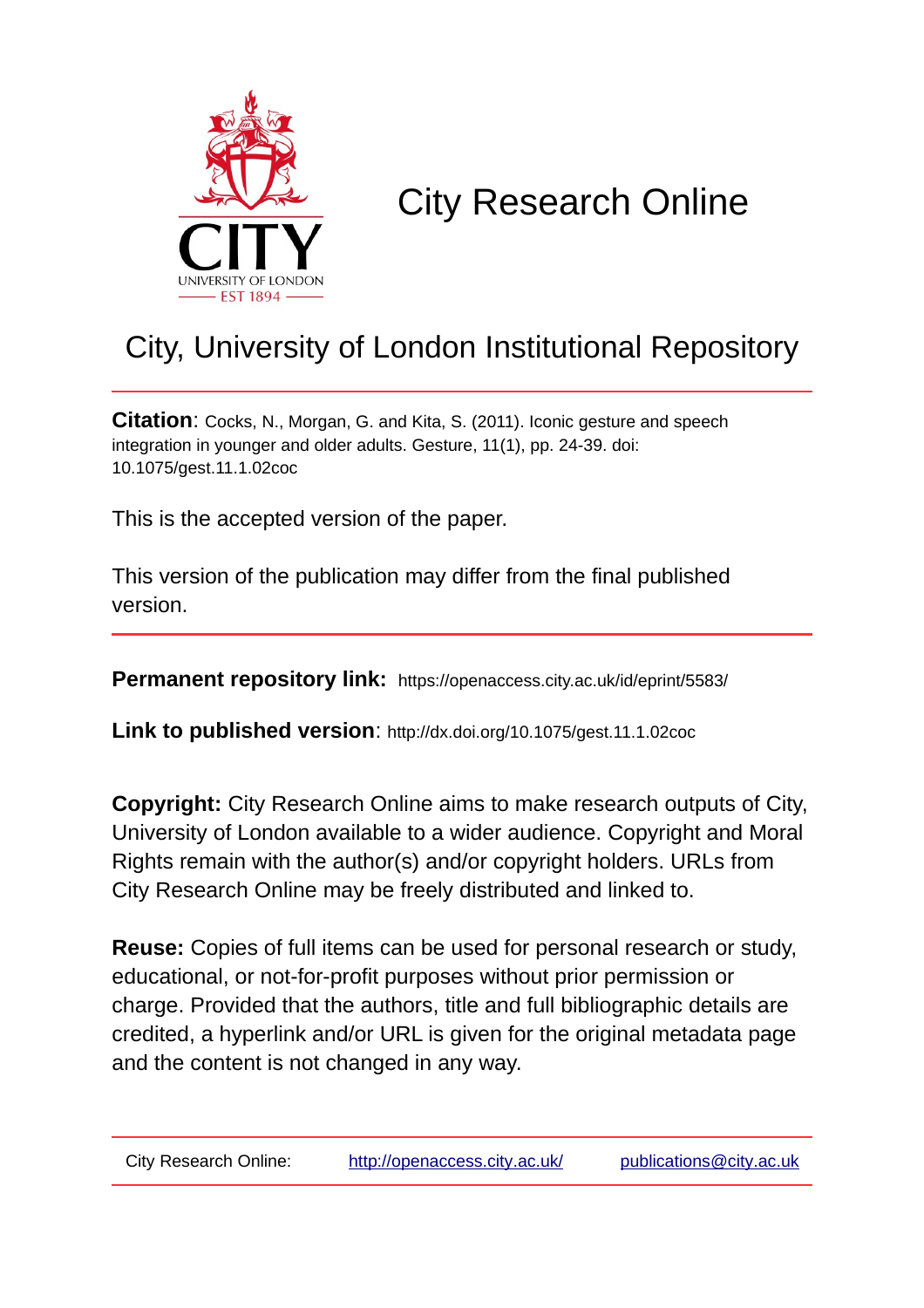## **John Benjamins Publishing Company**

CIO

This is a contribution from *Gesture 11:1* © 2011. John Benjamins Publishing Company

This electronic file may not be altered in any way.

The author(s) of this article is/are permitted to use this PDF file to generate printed copies to be used by way of offprints, for their personal use only.

Permission is granted by the publishers to post this file on a closed server which is accessible to members (students and staff) only of the author's/s' institute, it is not permitted to post this PDF on the open internet.

For any other use of this material prior written permission should be obtained from the publishers or through the Copyright Clearance Center (for USA: www.copyright.com). Please contact rights@benjamins.nl or consult our website: www.benjamins.com

Tables of Contents, abstracts and guidelines are available at www.benjamins.com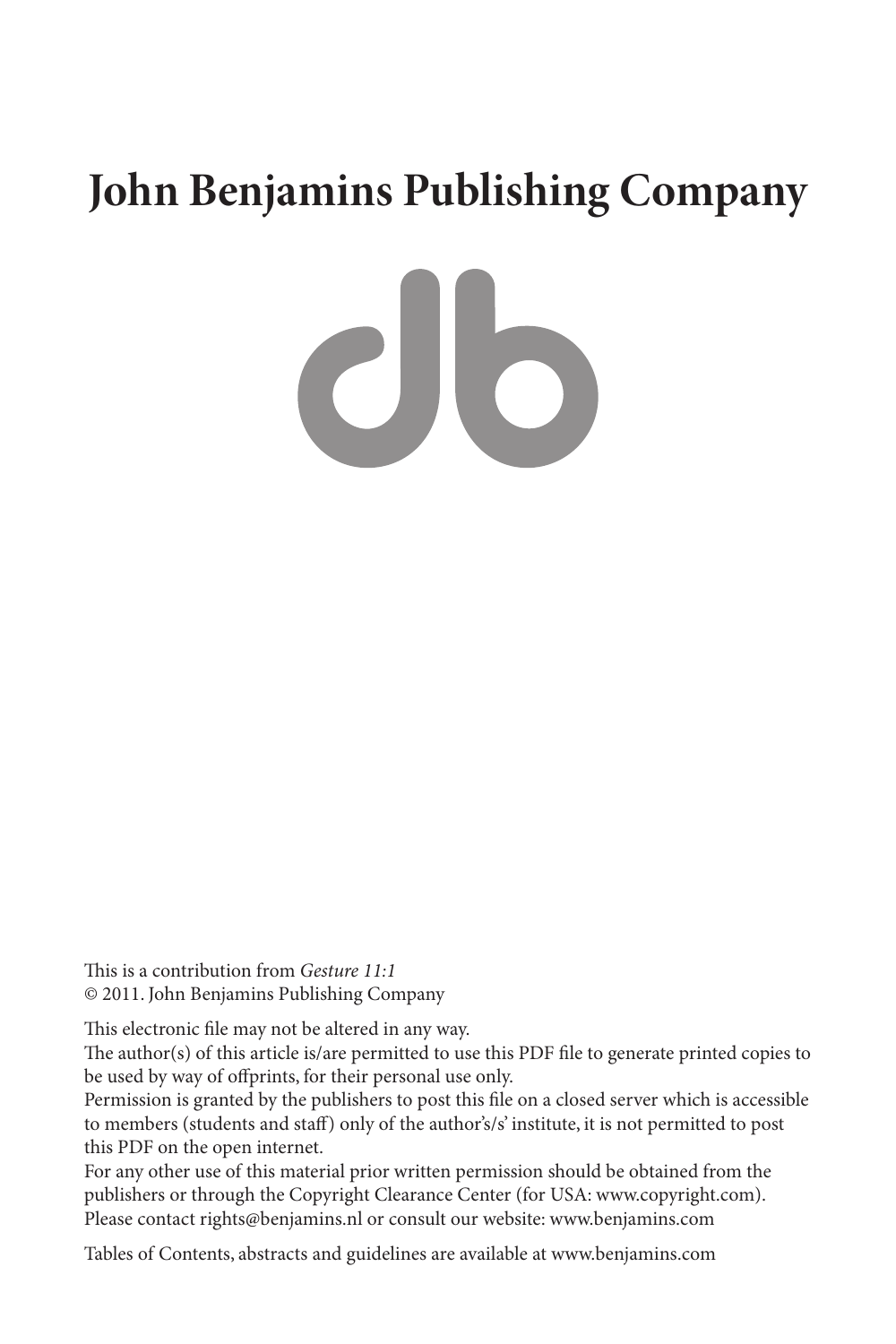### **Iconic gesture and speech integration in younger and older adults**

Naomi Cocksª, Gary Morganª, and Sotaro Kita<sup>b</sup> <sup>a</sup>City University London / <sup>b</sup>University of Birmingham

This study investigated the impact of age on iconic gesture and speech integration. The performance of a group of older adults (60–76 years) and a group of younger adults (22–30 years) were compared on a task which required the comprehension of information presented in 3 different conditions: verbal only, gesture only, and verbal and gesture combined. The older adults in the study did not benefit as much from multi-modal input as the younger adults and were more likely to ignore gesture when decoding the multi-modal information.

**Keywords:** gesture, integration, aging

There has been a growing body of research which has investigated how aging impacts on communication (see Thornton & Light, 2006, for a review of this work). Most of the studies in this area however, have focussed on verbal communication with non-verbal aspects, including gesture, receiving very little attention.

Some research on the impact of aging on gesture suggests that production, imitation and comprehension of gesture are all affected. The two studies which investigated gesture production found that older adults produced less co-speech iconic gestures (Cohen & Borsoi, 1996; Feyereisen & Harvard, 1999). Co-speech gesture is the use of body movements (hand, head and face) while a person speaks. Iconic gestures are those which depict visually an action or an object. The only study on gesture imitation also suggests that older adults are less accurate and slower at imitating gesture (Dimeck, Roy, & Hall, 1998). Finally, researchers have found that older adults are worse at naming and categorising pantomime gestures (Ska & Croisile, 1998), at identifying emotional gestures (Montepare, Koff, Zaitchik, & Albert, 1999) and at using gesture as a strategy to support verbal language (Thompson, 1995; Thompson & Guzman, 1999). These studies make an important contribution to our understanding of how aging impacts on gesture comprehension but there are some unanswered questions that remain.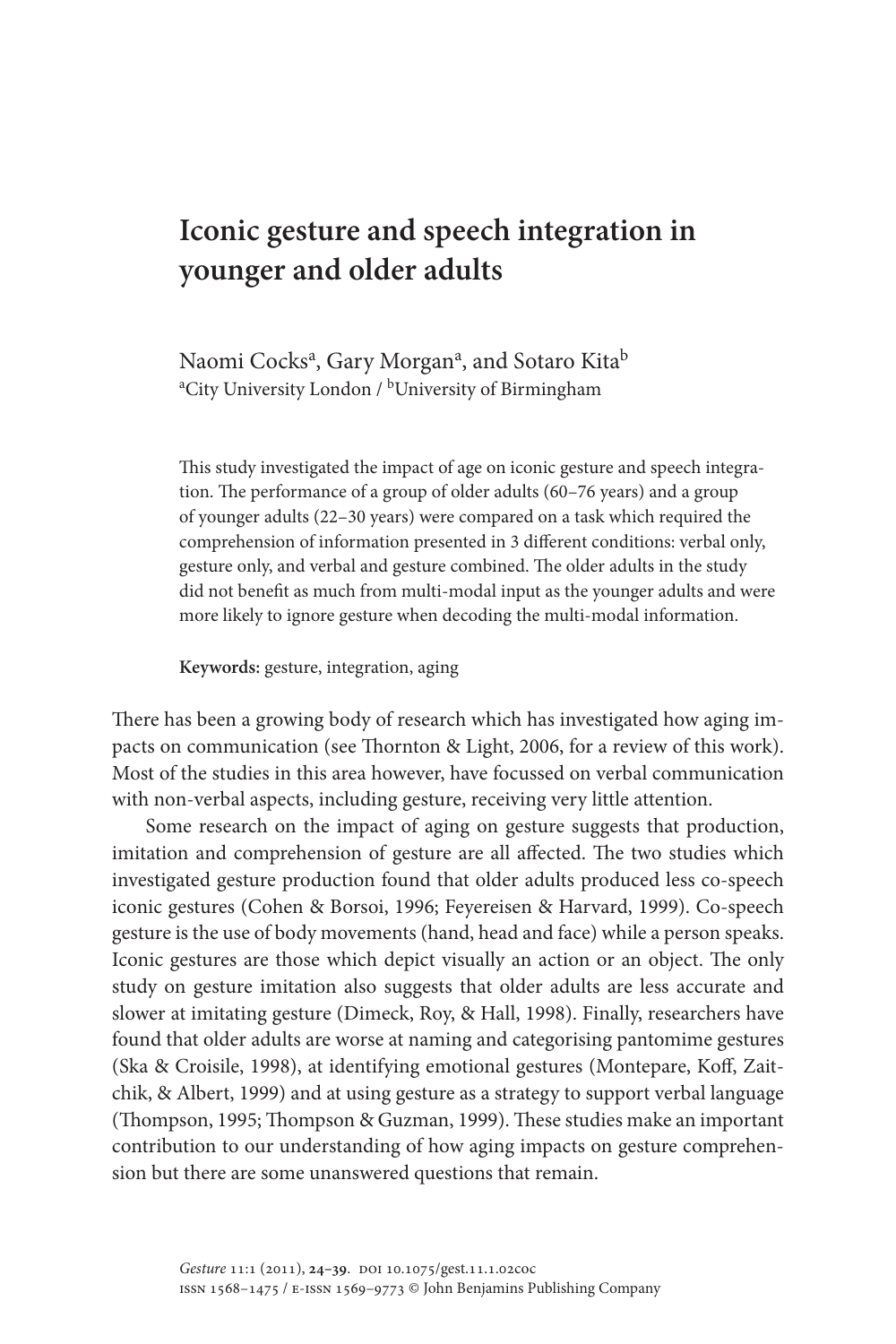Ska and Croisile (1998) investigated the impact of age on pantomime gesture in the following five areas: gesture decision, recognition of correct gestures, similarity judgement, action designation and gesture naming. They reported that older adults were significantly worse at the similarity judgement task, the naming task and the gesture decision task. They proposed that these findings were due to two reasons. The first reason they gave was that the older adults had difficulty with the structural attributes of the pantomime gestures. They supported this with evidence that older adults had difficulty with determining whether gestures were similar; however, what they meant by similar was not described. Their second reason was that older adults had difficulties with evaluating and combining visual cues. Older adults tended to make visual or semantic errors when naming gestures and often interpreted meaningless gestures as meaningful.

Montepare, Koff, Zaitchik and Albert (1999) investigated the impact of age on comprehending emotional gestures and found that although both younger and older adults made accurate emotion identifications well above chance levels, older adults made more overall errors. This was particularly true for negative emotions. The older adults' errors were more likely to reflect the misidentification of emotional displays as neutral in content. Again the gestures used in this study were produced in isolation rather than co-occurring with speech.

The task used by Ska and Croisille (1998) and Montepare et al. (1999) required participants to comprehend gestures in isolation. All people, regardless of culture, use gestures alongside their speech as part of communication (McNeill, 2000). Therefore in order to have a true understanding of the impact of age on gesture comprehension, it is necessary to investigate not only comprehension of gestures in isolation but also gestures that occur alongside speech.

The research by Thompson and colleagues (Thompson, 1995; Thompson & Guzman, 1999) did investigate gesture that co-occurred with speech. Thompson (1995) investigated the impact of age on the effectiveness of gesture and visible speech ("visible articulatory movements on the face", p. 215) in aiding recall of sentences and in a second study investigated the impact of age on the benefit of gesture and visible speech in difficult listening conditions (Thompson & Guzman, 1999). In Thompson (1995), while the older adults relied more on visible speech than younger participants, gesture was shown to help younger adults recall sentences but was of little help to older adults. Thompson and Guzman (1999) also found that while young adults benefited from gesture and visible speech in difficult listening conditions, the older adults did not. They suggested that the difference in the impact of gesture on recall may be related to the cognitive changes associated with aging, particularly due to reduced working memory capacity. They wrote that cognitive resources may be "consumed" with language processing and that this would mean there were fewer resources left over for gesture processing.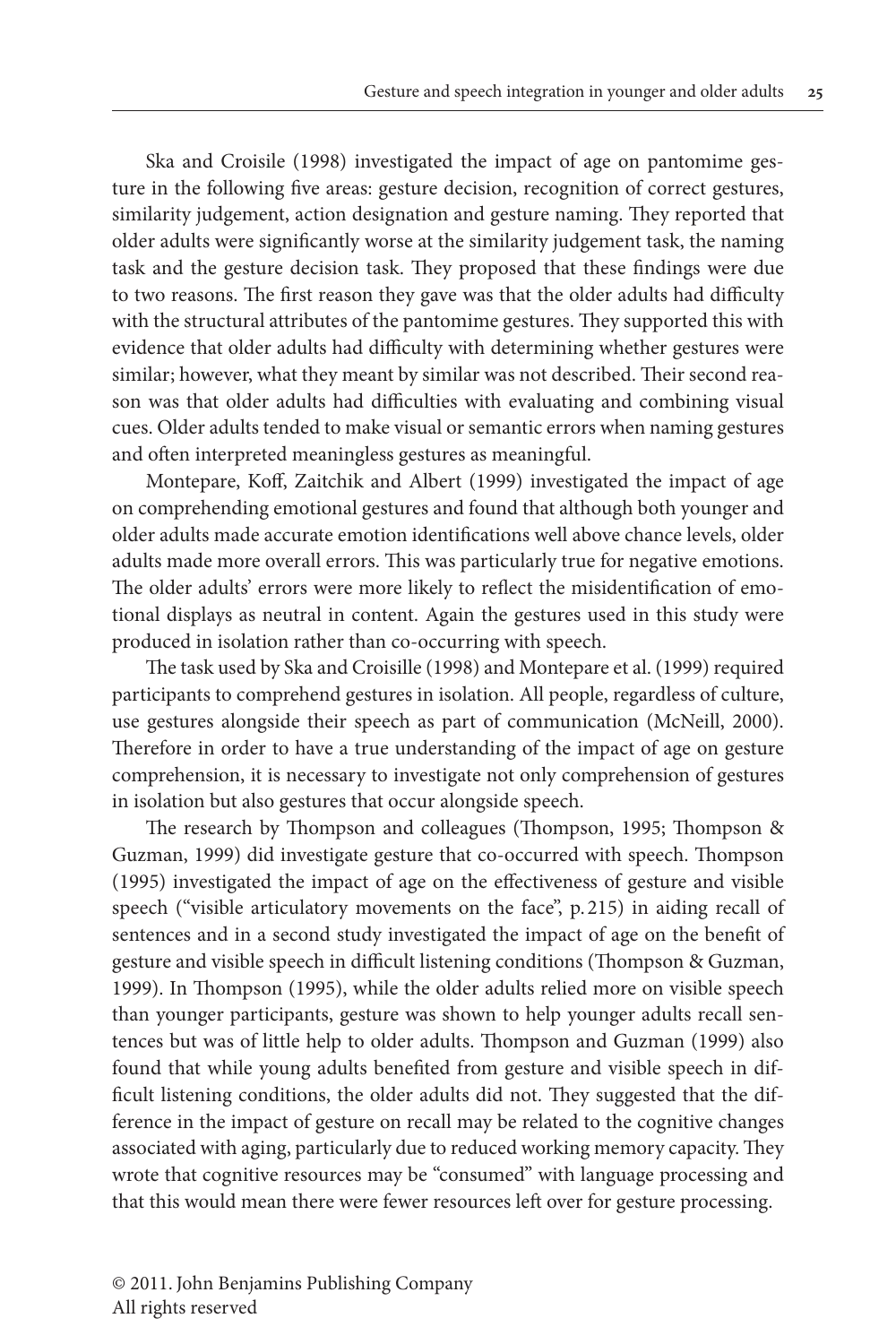The need for researching how aging affects co-speech gesture comprehension has been identified by a number of researchers (e.g., Goldin-Meadow, 2003). While the Thompson (1995) and Thompson and Guzman (1999) studies make an important first step in investigating the impact of aging on gesture that co-occurs with speech, the gesture and speech messages in these studies were redundant as the meanings portrayed by both modalities overlapped. This meant that the older adult did not need to attend to gesture in order to complete the task. Therefore the reason gestures may not have been of benefit for older adults in both studies may be simply because the task did not require the participants to attend simultaneously to speech and gesture. In order to more fully understand how age impacts on gesture comprehension, we must also explore older adults' ability to integrate related but different information that is portrayed in speech and gesture. This can only be done by including a task in which gesture adds more meaning to the spoken language and the participant is therefore required to integrate the meaning from gesture and speech.

In this research we were interested in gestures that depict the properties of some object or action, sometimes referred to as "iconic gestures". Such gestures are often used to convey information that may not be overtly conveyed verbally, such as object size, object location, manner of movement, spatial relationships and an object's path of movement (Church & Goldin-Meadow, 1986; Kita & Özyürek, 2003). Kendon (2004, p. 160–161) outlines several ways of classifying gestures of this sort including: modelling, enactment (or pantomime) and depiction. Kendon makes the further point that the contribution of these gestures to the meaning of the multi-modal utterance is often 'perfunctory' or 'sketchy' and very reliant on an understanding of the context in which they are employed. Therefore, in order to fully understand a speakers' intention, addressees are required to comprehend and integrate information from both the speech and the gesture channels. This psycholinguistic process is be referred to here as gesture and speech integration (Cocks, Sautin, Kita, Morgan, & Zlotowitz, 2009).

In recent years there has been a growing body of research that has investigated the integration of gesture and speech. This research has mainly focussed on how processing is affected by gesture and speech congruity and synchrony. The main finding is that when a semantically incongruent speech-gesture combination was presented, processing of the gesture was negatively affected by the incongruent speech. Furthermore, that processing of the speech was also negatively affected by the incongruent gesture; namely, concurrent speech and gesture influenced each other's processing (Kelly, Özyürek, & Maris, 2010). This therefore suggests that gesture provides context for speech comprehension and speech provides context for gesture comprehension. Similarly, the automaticity of gesture and speech integration is affected by asynchronous production of gesture and speech (Habets,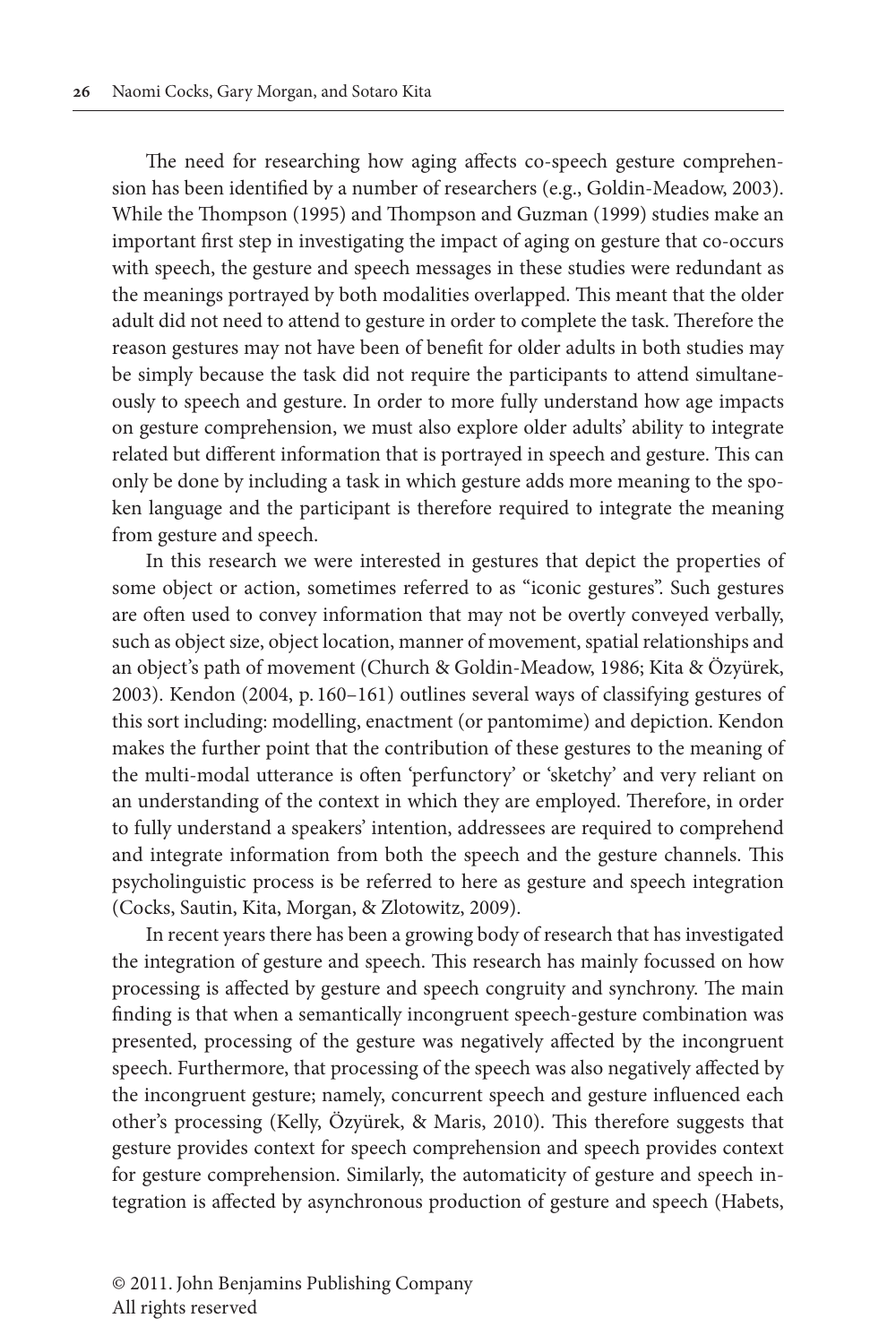Kita, Shao, Özyürek, & Hagoort, 2011; Obermeier, Holle, & Gunter, in press). Thus researchers conclude that when gesture and speech are synchronised they are integrated more efficiently (Habets, Kita, Shao, Özyürek, & Hagoort, 2011) and when they are not integration relies more on controlled (non-automatic) memory processes (Obermeier, Holle, & Gunter, in press). While all of these studies make a contribution to the body of research on gesture and speech integration, none of them investigated the impact of aging on this process.

While no research has investigated whether there are age-related changes in gesture and speech binding and/or integration, there is a growing body of research which suggests that there are changes in integration of spatial information in other types of tasks (Anderson & Ni, 2008; Copeland & Radvansky, 2007) and age-related changes to bisensory augmentation of written and audio material (Stine, Wingfield, & Myers, 1990). Similarly, there is a growing body of research which suggests older adults have more difficulty remembering context (see Spencer & Raz, 1995, for review). This therefore sets up the possibility that there will also be age-related changes to the ability to successfully integrate information received from gesture and information received from speech.

The current study investigated whether there were differences in speech and gesture integration abilities between younger and older adults. In addition to a task that required participants to integrate gesture and speech, we also included two uni-modal conditions that required participants to either comprehend just gesture or just speech. Based on the previous findings reviewed earlier, we expected that the older participants would be significantly worse in the integration task than the younger participants, but would perform similarly in the two uni-modal conditions.

#### **Method**

#### *Participants*

20 young adult participants (10 female and 10 male, 16 right handed and 4 left handed), aged 22–30 (*M*=24.35, *SD*=2.43) and 19 older adult participants (11 female and 8 male, 17 right handed and 2 left handed), aged 60–76 (*M*=68.05, *SD*=5.3) participated in this study. All participants were English-speakers and had no history of severe head trauma, stroke or progressive neurological disease. The younger group had received slightly more years of formal education (*M*=14.85, *SD*=0.93) than the older group (*M*=12.26, *SD*=2.6). The older group was re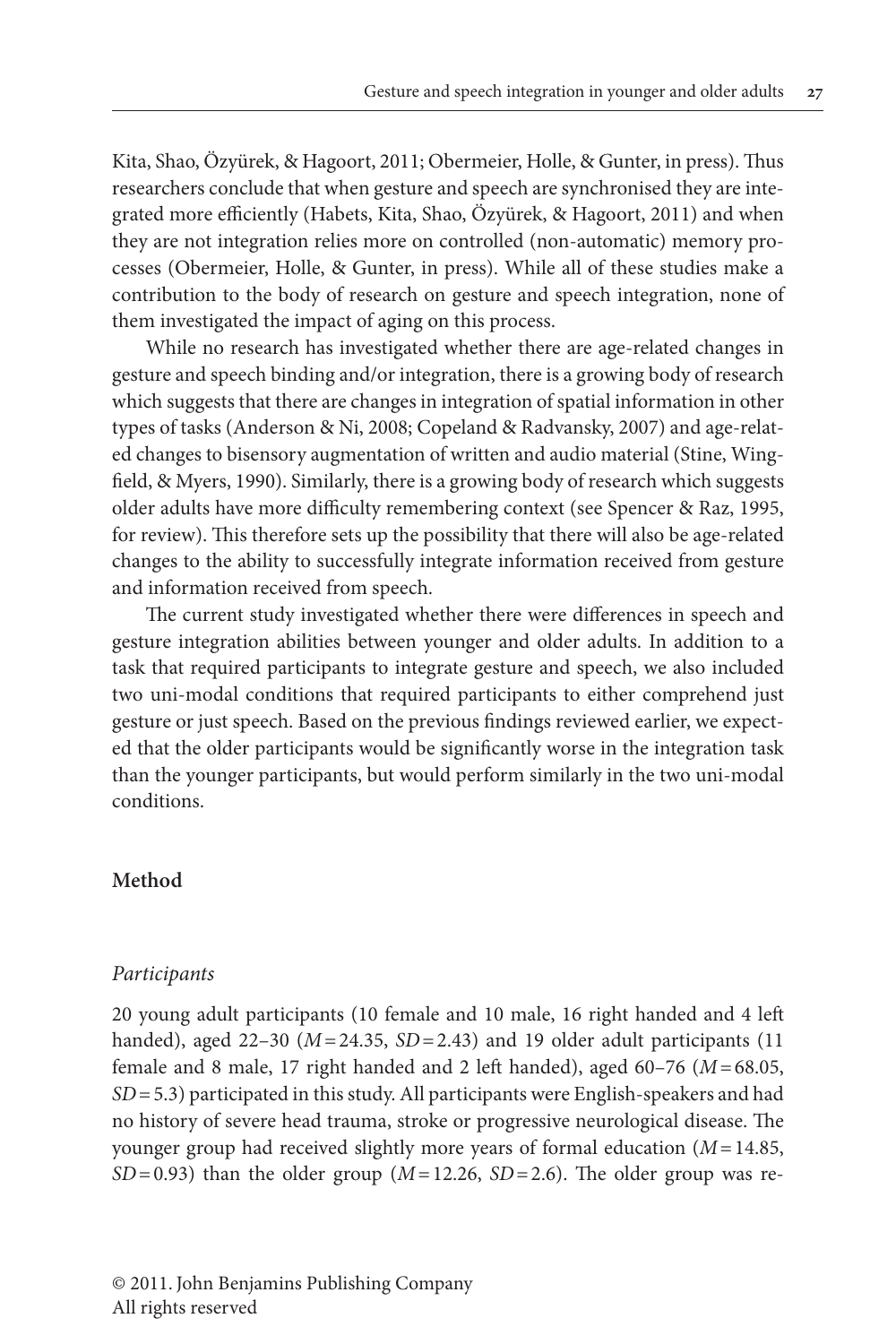cruited as control participants for a separate study that investigated the impact of aphasia on gesture comprehension (Cocks et al., 2009).

#### *Materials and procedure*

An actor, with an opaque face covering to reduce the influence of facial expression on comprehension, was filmed enacting 21 gestures depicting common actions (e.g. dancing, writing, cutting) and saying 21 verbal phrases. Only high frequency, semantically simple verbs were used. Actions were excluded if there was likelihood that they would be more familiar to one of the age groups. For example, we did not use any gestures that related to technology. In an aim to replicate the types of gestures that are produced alongside speech, the gestures produced were vague and less detailed than pantomime gestures. These videos were then edited and three conditions were created. These were as follows: a Verbal-Gesture condition (VG) (verbal phrase was heard and gesture was seen); Gesture only (G) (no verb phrase was heard only gesture was seen); and Verbal only (V) (verbal phrase was heard and video was replaced with a still image of the actor). A total of 63 short videos were produced. Please see Appendix 1 for example of video clips of the gesture for the "I paid" item and Appendix 2 for a list of items.

Participants were asked to watch the five second videos which were embedded in a PowerPoint presentation on a laptop with a 15.4 inch screen size. They were then asked to select from a choice of four colour photographs in a book in front of them with the instruction "point to the photograph that best matched the message portrayed in the video". The photographs were of people carrying out the action. For actions that involved objects, the objects were included in the picture.

Participants watched all 21 speech-gesture combinations in all three conditions. This resulted in a total of 63 trials for each participant. Seven speech-gesture combinations were presented in each of the following orders: V-VG-G, G-V-VG, VG-G-V. Three counterbalancing sets were created, so that each speech-gesture combination was represented in every set in a different condition. For example, the "I lit it" speech-gesture combination, was presented in the VG condition in stimuli set 1, in G condition in set 2, and V condition in set 3, whereas, the "I rode it" speech-gesture combination, was presented in the G condition in stimuli set 1, in V condition in set 2, and VG condition in set 3. Within each set, the order of all items was randomised and items were not "blocked" together according to condition. The three counterbalancing sets were combined to create the 63 trials. Each had an accompanying set of four colour photographs. The same four photographs were used for each gesture-speech combination in each condition but the layout of the four photographs on the A4 page of the response booklet differed for each condition. For example, for "I rode it" in the VG condition the target photograph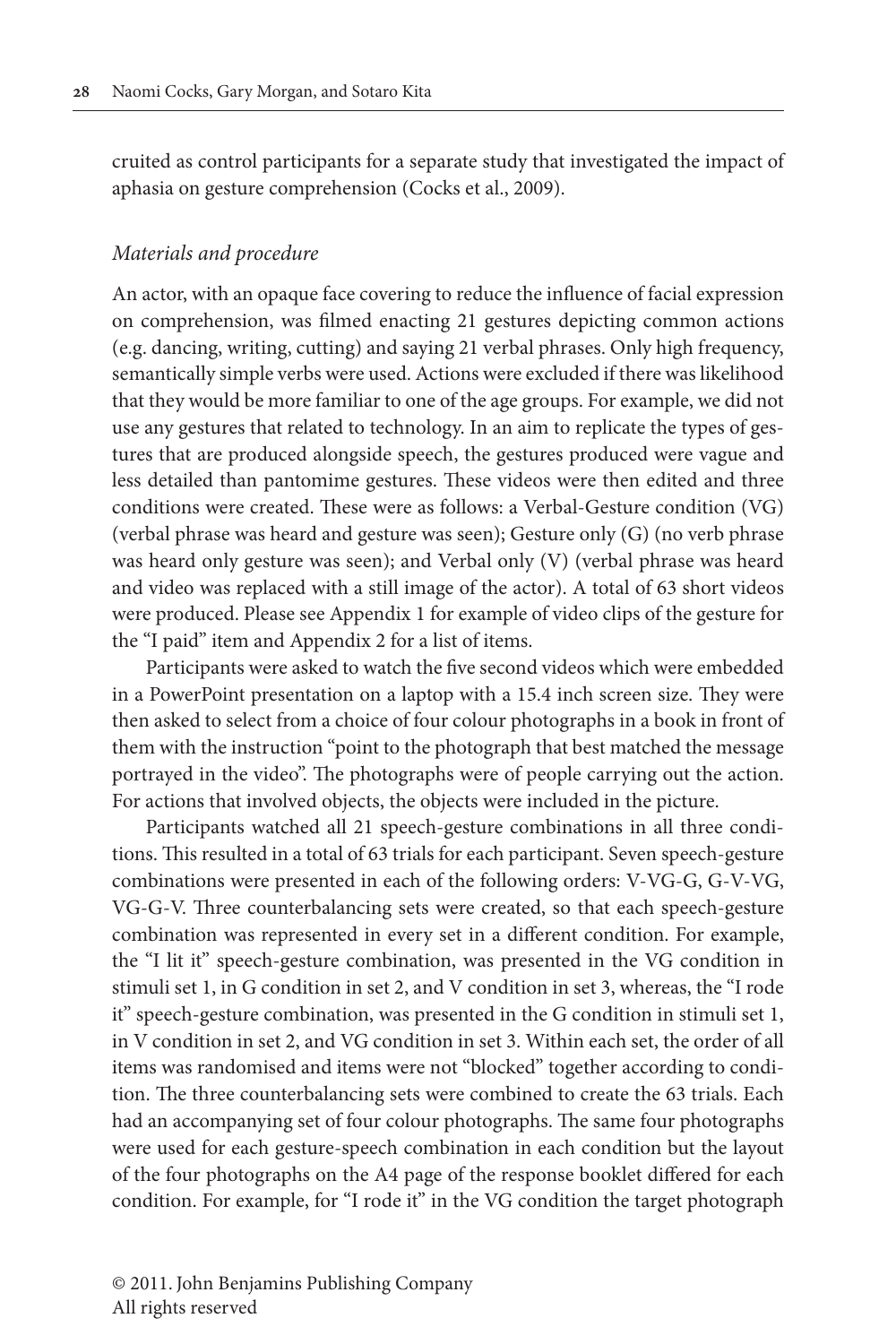was in the top left quadrant but in the V condition the target photograph was in the top right quadrant.

The photographs included (e.g. for the stimuli where the speech was 'I paid', and the gesture was a hand moving left to right with repeated circular wrist movements as if to write something with a pen): an integration target (writing a cheque), a verbal only match (handing over cash), a gesture only match (writing a letter), and an unrelated foil (reading a newspaper). The integration target and the verbal only match were both semantically congruent with the speech and were therefore equally likely to be selected in the verbal only condition. The integration target and the gesture only match were both semantically congruent with the gesture and therefore were equally likely to be selected in the gesture only condition. The unrelated distracter was semantically associated to the gesture only match but it was not congruent with the speech or the gesture. It was therefore unlikely to be selected in any of the conditions. The integration target was the only congruent choice when all the information from the speech and the gesture was integrated and therefore was the only possible correct response in the Verbal-Gesture condition. It was the gain in the number of integration target choices between the unimodal tasks and the Verbal-Gesture condition that was of interest.

After each video clip, participants were asked to "point to the photograph that best matched the message portrayed in the video". Participants were instructed that they could only select one picture. The average duration of the total experiment was 45 minutes. All participants had three practice trials. The experimenter recorded which picture the participant pointed to.

#### *Data analysis*

In order to derive an index of participants' ability to integrate verbal and gestural information, we used the following procedure. If participants integrate the information from speech and gesture in the VG condition, the integration target is the only possible interpretation. However, the integration target can be selected even when participants focus only on a single modality (speech or gesture) and ignore the other modality (Kelly, Barr, Church, & Lynch, 1999). This is because the integration target is compatible with both the speech and the gesture. Thus, we could not estimate how well participants integrated verbal and gestural information by just looking at how often they successfully selected the integration target in the VG condition. Therefore, we needed to evaluate whether the probability of choosing the integration target in the VG condition was higher than what would be expected from the probabilities of choosing the integration target on the basis of a single modality. To do this we used the same calculation as used in Cocks et al. (2009).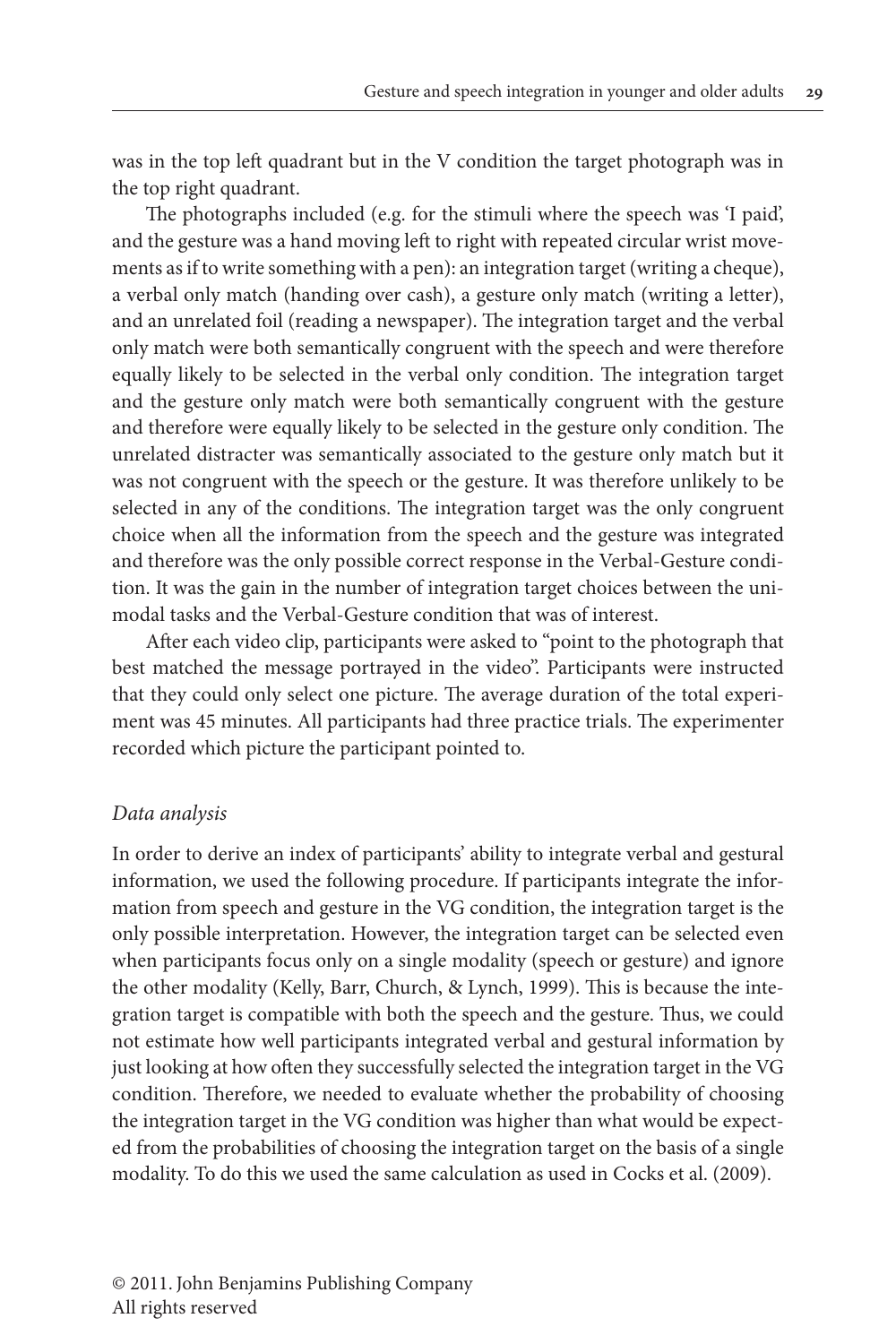The key to this calculation is estimating the probability of the integration target being selected in the VG condition when participants focus on a single modality (without integrating speech and gesture) (henceforth, P(Unimodal)). This probability is estimated as a weighted mean of the following two proportions: the proportion of trials in which the integration target was chosen in the V condition and the equivalent proportion in the G condition, as shown in (1).

(1) P(Unimodal) = WV \* Prop. of integration target choice in V + WG \* Prop. of integration target choice in G, where WV and WG ( $WV + WG = 1$ ) are the weights for the weighted mean.

The two weights, WV and WG, represent how likely the verbal modality and the gestural modality are taken into account. We assume that participants are more likely to use (i.e., give more weight to) the modality that is stronger and provides more accurate information. Therefore, WV and WG are estimated as normalised proportions of trials in which correct choices were made in the V condition (henceforth, PCV) and in the G condition (henceforth, PCG) respectively, as shown in  $(2)$  and  $(3)$ .

- (2)  $WV = PCV / (PCV + PCG)$
- (3)  $WG = PCG / (PCV + PCG)$

Normalisation (i.e., dividing the proportions by  $(PCV + PCG)$ ) ensures that the sum of the two weights equals to one. Note that the correct choices in the V condition are the integration target and the verbal only match, and those in the G condition are the integration target and the gesture only match.

The multimodal gain (henceforth, MMG) is an index of the extent to which verbal and gestural information is integrated in the VG condition. This is estimated as the difference between the proportion of trials in which the integration target was chosen in the VG condition and P(Unimodal), as in (4).

(4) MMG =  $P(VG) - P(Unimodal)$ 

MMG represents the likelihood of choosing the integration match in the VG condition that cannot be accounted for by a choice made on the basis of a single modality (either verbal or gesture). In other words, MMG represents how well participants integrate verbal and gestural information to form a unified interpretation.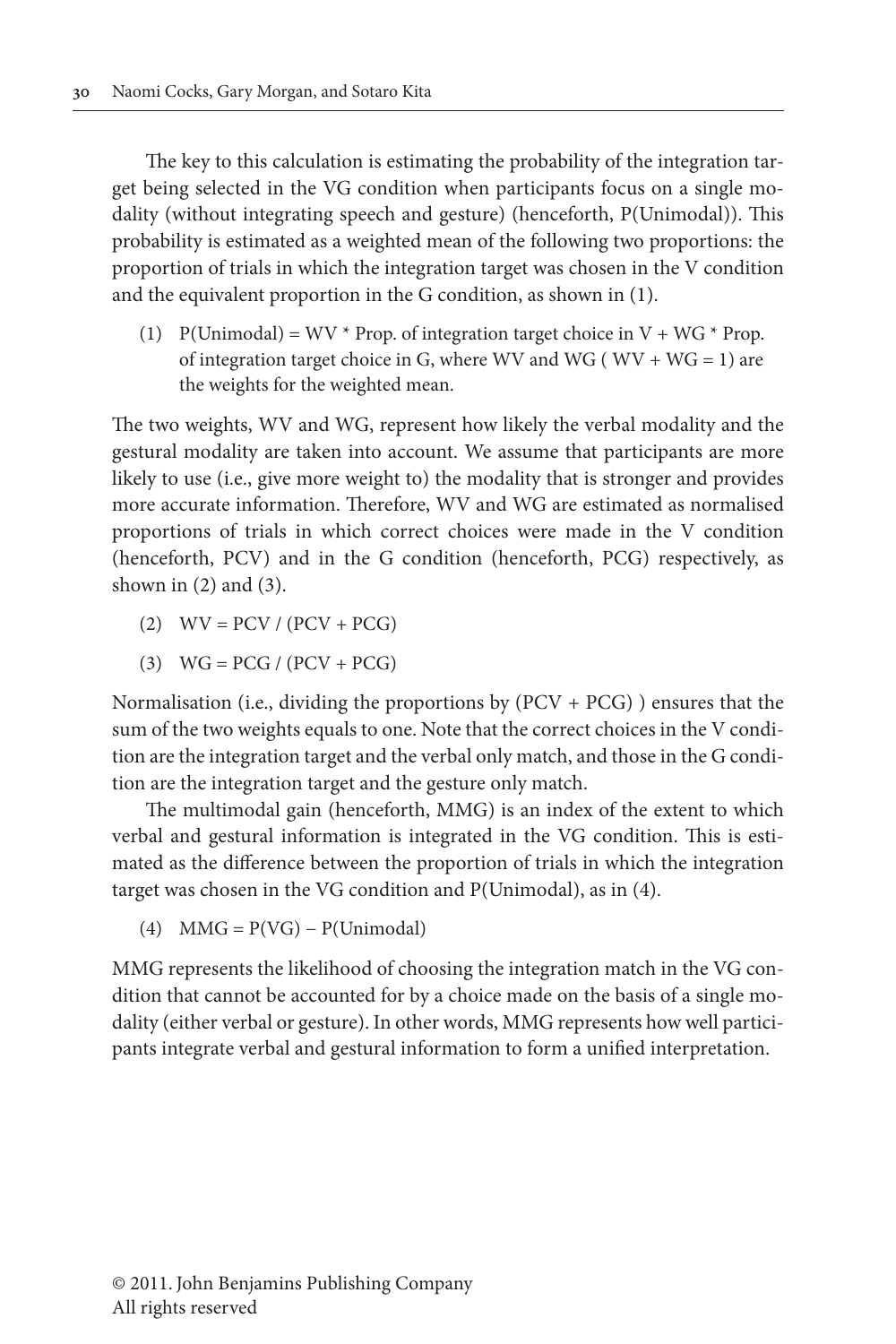|                | Verbal Only<br>Match |         | Match       | <b>Gesture Only</b> |         | Integration<br><b>Target</b> |          | Unrelated<br>Foil |  |
|----------------|----------------------|---------|-------------|---------------------|---------|------------------------------|----------|-------------------|--|
|                | Young Older          |         | Young Older |                     | Young   | Older                        | Young    | Older             |  |
| Verbal Only    | 58.16                | 56.51   | 0.26        | 2.22                | 41.05   | 41                           | 0.53     | 0.27              |  |
|                | (9.73)               | (9.89)  | (1.12)      | (3.19)              | (8.97)  | (9.44)                       | (1.62)   | (1.21)            |  |
| Gesture Only   | 1.58                 | 2.49    | 38.16       | 45.15               | 60.26   | 51.8                         | $\Omega$ | 0.56              |  |
|                | (2.47)               | (4.06)  | (10.5)      | (13.16)             | (10.45) | (13.6)                       | (0)      | (1.66)            |  |
| Verbal-Gesture | 4.21                 | 16.34   | 2.37        | 2.22                | 93.16   | 80.61                        | 0.26     | 0.83              |  |
| Combined       | (7.36)               | (10.06) | (2.69)      | (3.6)               | (7.65)  | (11.37)                      | (1.18)   | (1.97)            |  |

**Table 1.** Mean percentage of three types of targets (Verbal Only Match, Gesture Only Match, Integration Target and Unrelated Foil) chosen by the younger adults and the older adults in each of the conditions (verbal only, gesture only and verbal gesture combined). SDs are shown in parentheses.

Note: In Verbal Only, both verbal matches and integration targets were correct responses. In Gesture Only, both gesture matches and integration targets were correct responses. In Verbal-Gesture Combined, only integration targets were correct responses.

#### **Results**

Our aim was to determine whether people used integrated information to narrow their choices of targets and whether this differed between the younger and older adults. To do this we first examined the percentages of integration targets chosen in VG condition and identified outliers. If both sets of participants selected the target on average more than 2 standard deviations below the mean for both groups, the item was removed from analysis. This was the case for two items 'I arrived' and 'I walked'.

An error analysis was carried out to determine what the younger and older participants selected when they were unable to integrate (see Table 1). The older participants selected the verbal only match significantly more often than the younger participants,  $t(37)=4.31$ ,  $p < .05$  (Older Adults=16.34%; Younger Adults=4.21%). We used the alpha level of .05 for statistical significance throughout, except in post-hoc analysis. Thus, when presented with gesture-speech combinations, the older participants used just the verbal information more frequently than the younger participants. There was no significant difference between the older and younger participants on the percentage of trials in which the gesture only match was chosen, *t*(37)=0.15 (Older Adults=2.22; Younger Adults=2.37).

We then conducted Analyses of Variance (ANOVAs) by participants. The scores from all stimulus items were averaged for each participant, and the participant scores were entered into statistics.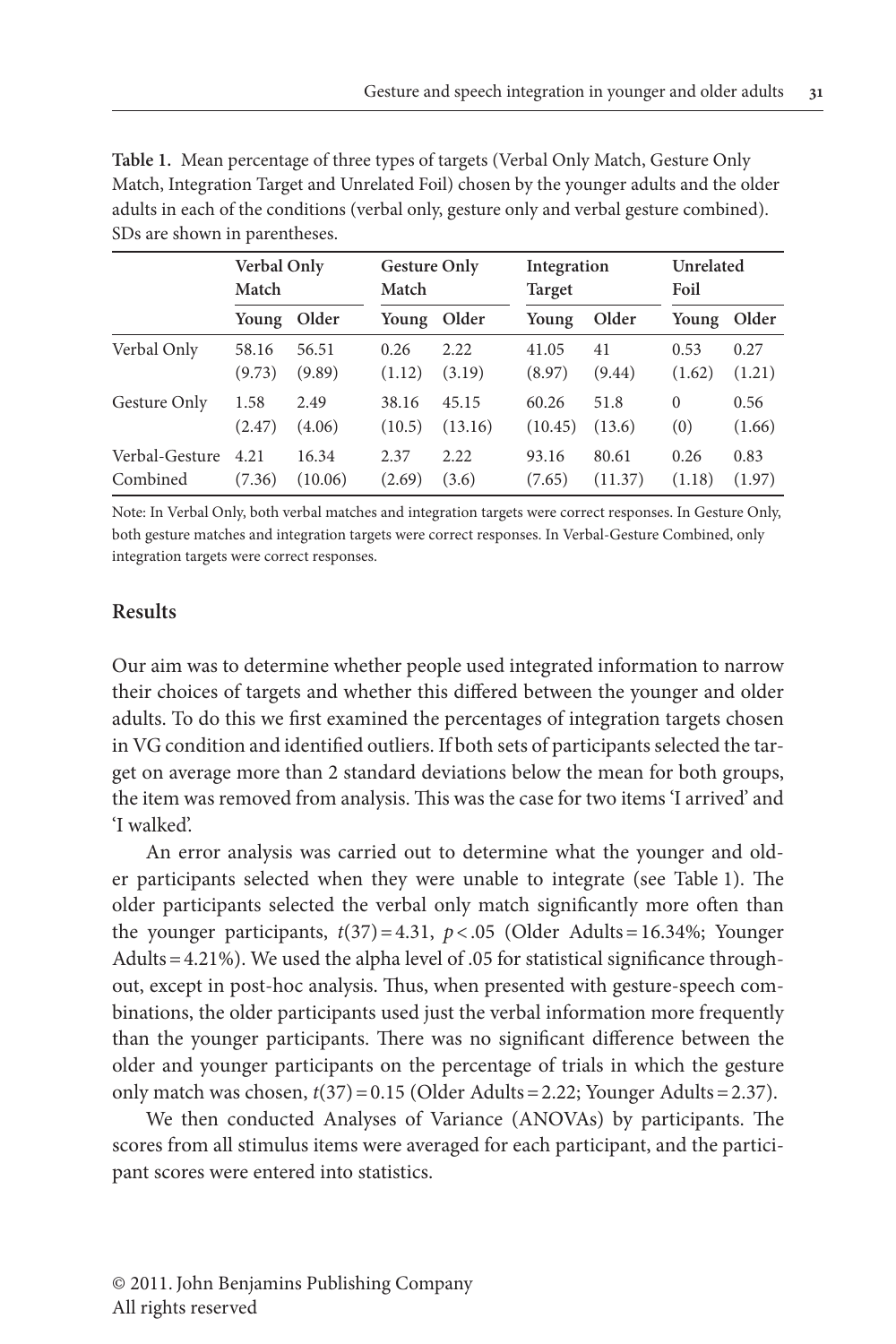

**Figure 1.** Mean MMG (multimodal gain, i.e., the performance gain in the Verbal-Gesture Combined condition that cannot be attributed to the unimodal processes) for younger and older adults. The error bars indicate the standard error of the mean.

First we submitted the percentage of trials in which the integration target was chosen to a mixed design ANOVA for the three conditions (V, G and VG) and age (see Table 1). There was a significant main effect of condition  $F(2,74) = 192.61$ , *MSE*=21306.4, *p*<.05, a significant main effect of age *F*(1,37)=13.69, *MSE*=1441.4,  $p$ <.05, and a significant interaction for age and condition  $F(2,74) = 3.57$ , *MSE*=395.35, *p*<.05. Post-hoc t-tests with Bonferroni correction revealed the following: For each age group, the percentage of integration targets chosen was significantly higher in VG than in V (younger adults,  $t(19) = 15.98$ ,  $p < .0001$ ; older adults,  $t(18) = 12.27$ ,  $p < .0001$ ) and in G (younger adults,  $t(19) = 13.31$ ,  $p < .0001$ ; older adults,  $t(18) = 8.53$ ,  $p < .0001$ ). This indicates that both the younger and older adults integrated information from gesture and speech in order to select the most appropriate response in the VG condition. Additionally, the percentage of integration targets chosen was significantly higher for G than for V for the younger participants  $(t(19)=5.88, p<0.001)$ . In V both the verbal match and the integration target were appropriate responses and in G both the gesture match and the integration target were appropriate responses. An inspection of the data indicated that there is no clear reason to why younger participants chose the integration target more in the G than the V condition. None of the other post-hoc t-tests with Bonferroni correction were significant.

In order to confirm the above results and thus determine if there were age differences in gesture and speech integration, multimodal gain (MMG) scores were calculated using the formulae described in the methods section. Note that we could not be sure that there was a difference in integration between the two age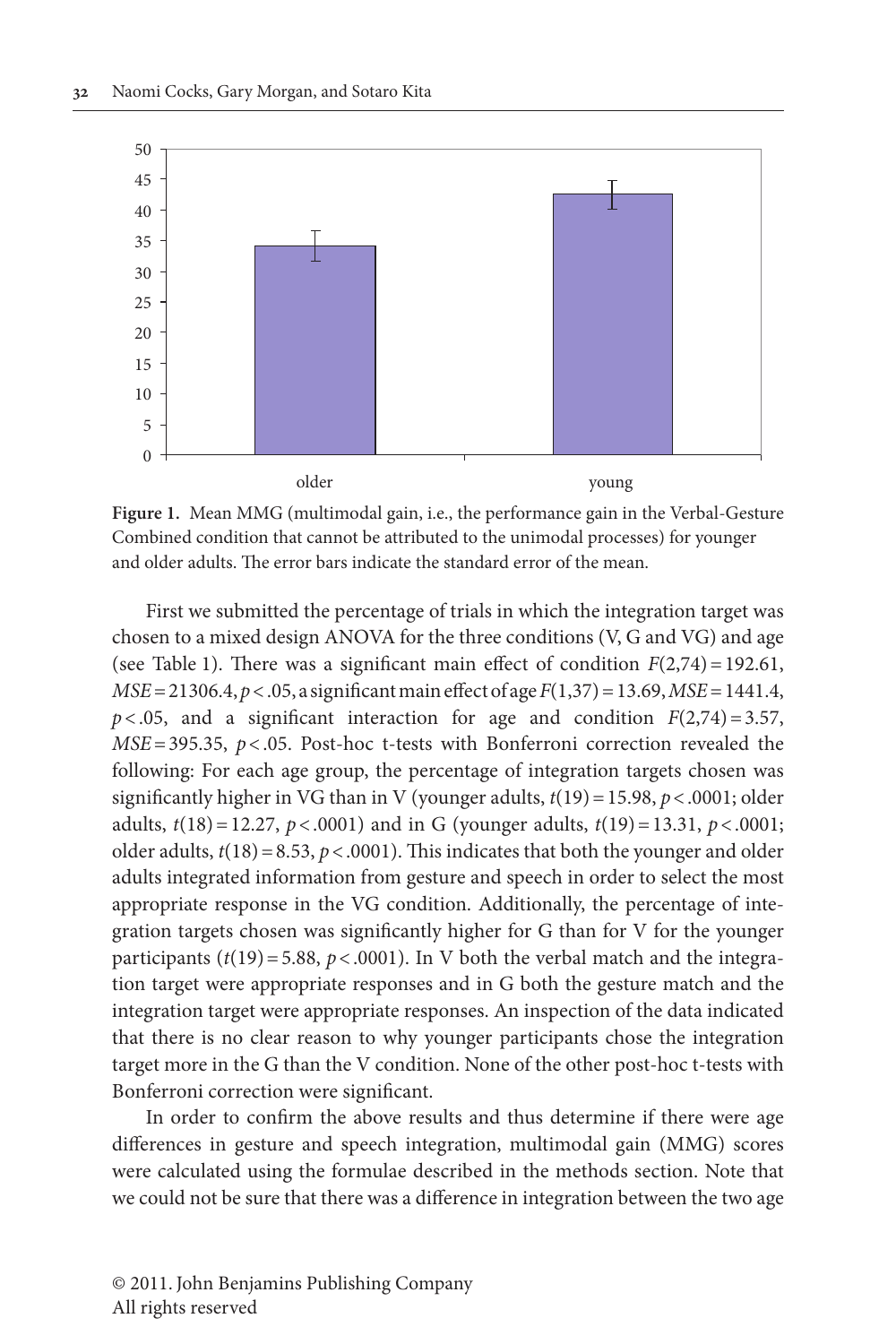groups by simply comparing their performance in VG, as the integration targets could have been chosen only on the basis of one of the modalities. Similarly, we could not simply compare VG with one of the unimodal conditions (e.g., V), as the integration targets could have been chosen only on the basis of the single modality that was not compared with VG (e.g., the gesture modality). Thus, we needed to use the MMG score, which took into account, within a single variable, how often the integration targets were chosen in both unimodal conditions. The younger participants had a significantly higher mean MMG score (*M*=42.57, *SD*=10.7) than the older participants (*M*=34.13, *SD*=10.7), *F*(1,37)=6.05, *MSE*=695.5, *p*<.05 (see Figure 1). This suggests that older participants were worse at integrating iconic gesture and speech to obtain meaning.

In order to further understand the impact of participants' age on gesture and speech integration we needed to determine how well participants comprehended gesture and speech in isolation. In the uni-modal verbal only (V) and gesture only (G) conditions, both the older and younger participants were close to ceiling on selecting the matched targets (either the integration target or the verbal/gesture only match) (see Table 1). This indicated that both groups of participants were able to comprehend gesture and speech in isolation.

#### **Discussion**

The results indicated that older and younger adults were both able to accurately comprehend gestures and speech in isolation. However the results of the multimodal task revealed that the older adults were significantly worse than younger adults at integrating information from both gesture and speech. Furthermore, an error analysis for the multi-modal condition indicated that the older participants ignored the gesture information more often than the younger participants.

This is the first study to show that aging impacts on speech and gesture integration because in this study participants were required to integrate related but different information from gesture and speech. The findings go beyond those of Thompson (1995) and Thompson and Guzman (1999), which investigated the impact of age on the benefit of gesture on the recall of sentences and in difficult listening conditions. The current results add to the growing evidence that suggests that older people are less accurate at tasks that require them to integrate information (Anderson & Ni, 2008; Copeland & Radvansky, 2007).

What is the nature of the speech-gesture integration process relevant to the current study? In order to choose the integration-target photograph when presented with both speech and gesture, the participants needed to use speech to constrain the interpretation of gesture and use gesture to constrain the interpretation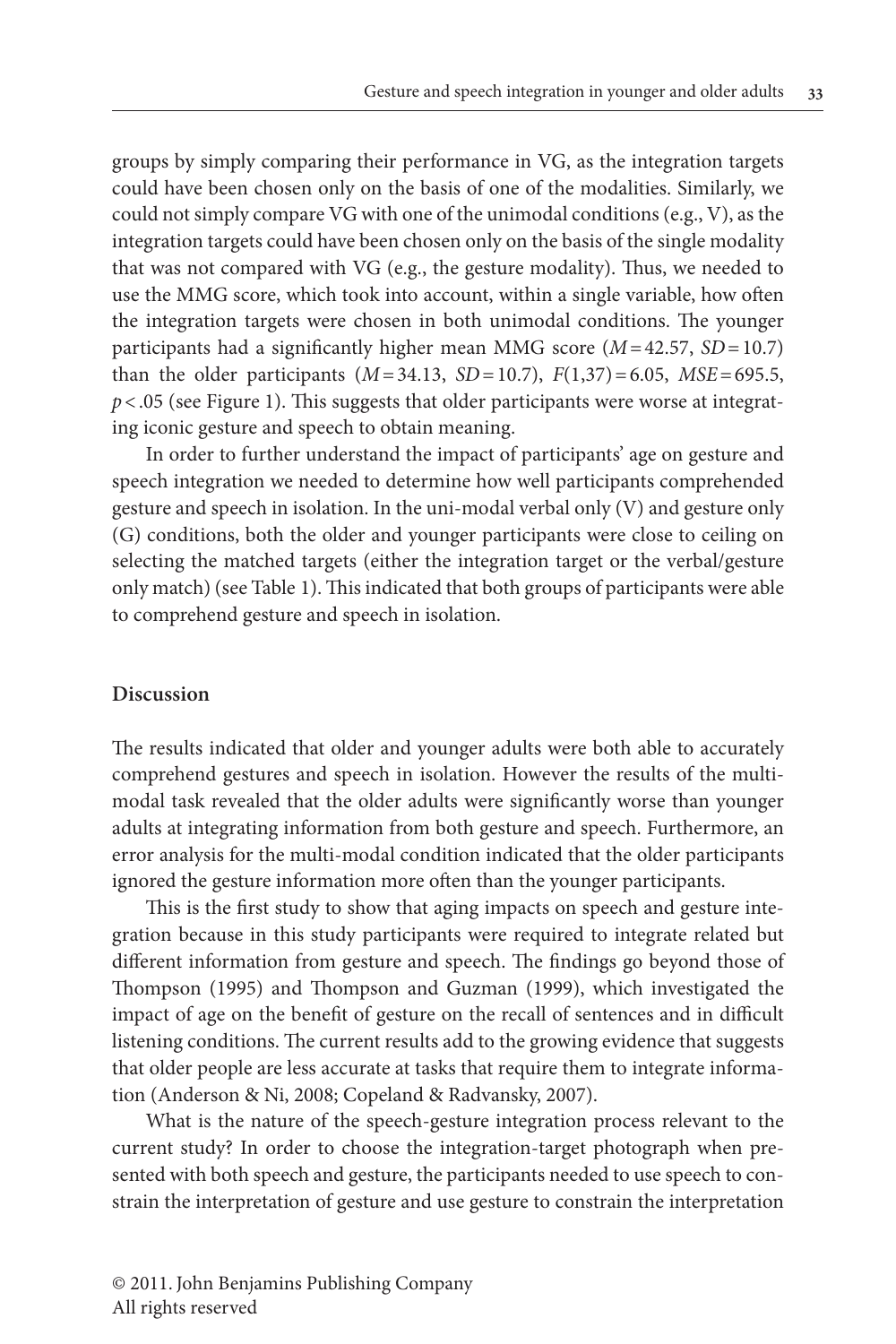of speech. In other words, speech and gesture served as a context for each other (Kelly, Barr, Church, & Lynch, 1999). Speech and gesture were likely to have been processed in parallel, narrowing down each other's interpretations as each modality is being processed, (rather than the processing of one modality waiting for the processing of the modality to be completed) because a recent ERP study showed that speech and gesture are integrated into context in parallel (Özyürek, Willems, Kita, & Hagoort, 2007). This integration is likely to have happened during the encoding phase when the stimuli were initially presented (rather than in the memory retention (response) phase in which the participants selected a photograph based on the speech and gesture they had just seen). This is because ERP studies have shown that speech-gesture integration starts as soon as the visual and/or auditory information becomes available (e.g., Kelly, Kravitz, & Hopkin, 2004; Özyürek, Willems, Kita, & Hagoort, 2007). However, it should be noted that the current methodology does not allow us to rule out the alternative possibilities that speech and gestures were processed one by one (rather than in parallel) and the integration took place during the memory retention (response) phase of the task. It would be an interesting topic for future studies to investigate the time course of the integration process in the task used in the current study.

Why was this integration process affected by aging? One possibility is that the integration process requires working memory capacity in order to retain and update intermediate results of the interpretation processes for speech and gesture. Although like Thompson (1995) we did not assess working memory in this study, poor working memory scores associated with aging has been used to account for previous sets of results linked to poor integration of information (Copeland & Radvansky, 2007). One possibility is that aging reduced the working memory capacity, made it more difficult to take information in two modalities into account and lead to heavier reliance on one modality. The error analysis for the verbal and gesture condition found that the older participants were more likely to use just the verbal information and disregard the gesture information. Furthermore, this is not because the older participants found gestures to be difficult to interpret as the older participants performed as well as the younger participants in the gesture condition. The results therefore support the suggestion by Thompson (1995) and Thompson and Guzman (1999) that reduced working memory capacity in older adults may result in resources being consumed by speech processing operations leaving very little left over for gesture comprehension and therefore subsequent integration. A question then arises as to why speech processing is prioritized over gesture processing when processing demands exceed processing capacity. This may be because speech can sometimes be interpreted without gestures (e.g., conversation on the telephone); in contrast, gestures are often highly ambiguous in isolation (Krauss, Morrel-Samuels, & Colasante, 1991) and when the ambiguity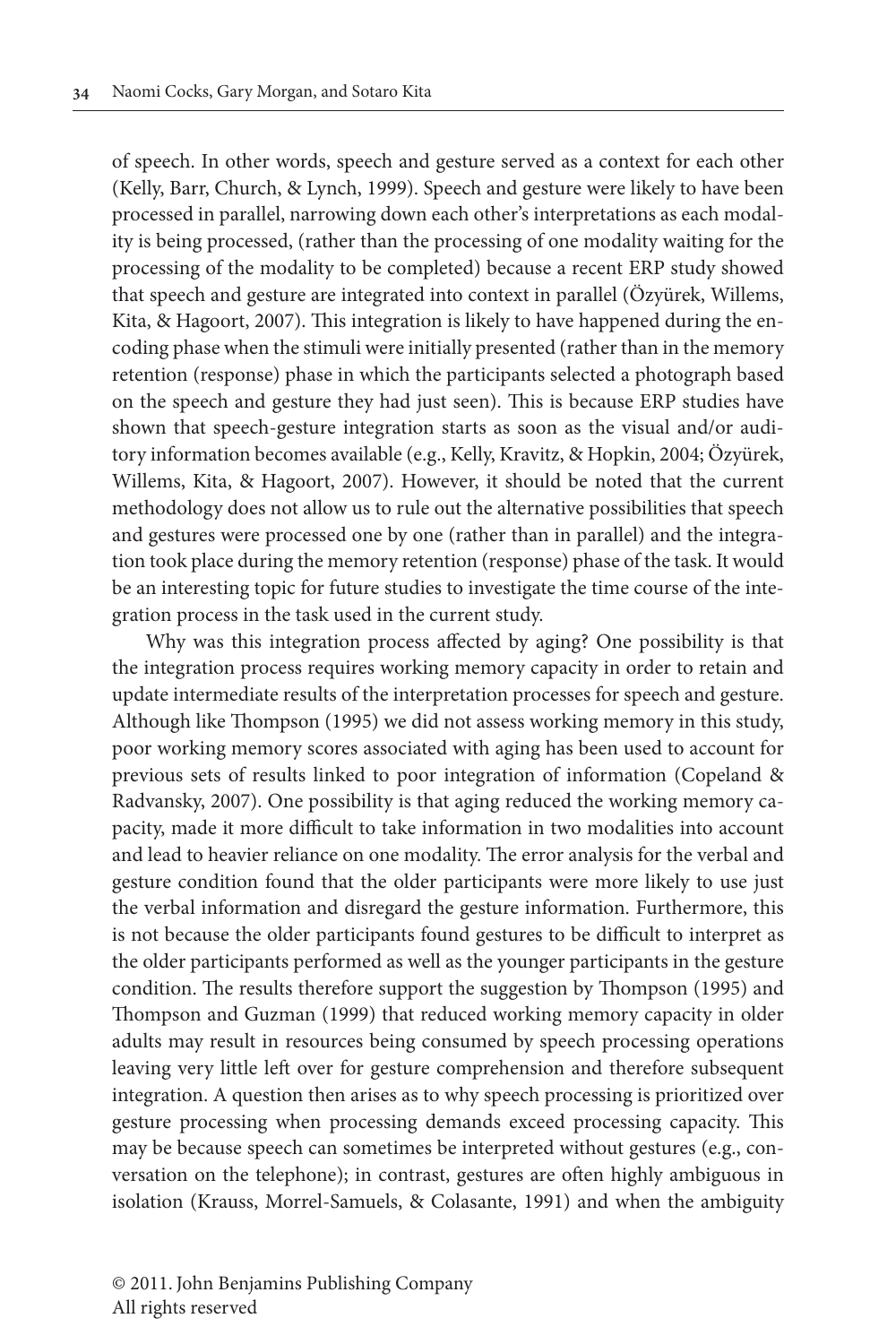is not resolved by accompanying speech in a timely fashion, speech and gesture are not integrated effectively (Habets, Kita, Shao, Özyürek, & Hagoort, 2011). To summarise, the current results are compatible with the idea that reduced working memory capacity of the older participants made them integrate speech and gesture less and rely more on the speech modality, which can be interpreted unambiguously without gestures in some situations (though not in the current experiment).

The effects of aging on gesture-speech integration mirror the changes during childhood. When three-year olds, five-year olds and young adults performed essentially the same task as in the current study, three-year olds were less able to integrate gesture and speech than five-year olds and adults (Sekine, Sowden, Kita, under review). The authors attributed this age difference in the integration ability to three-year olds' limited capacity to take into account contextual information in communication. This may stem from limited working memory capacity in young children, in line with the findings that young children have limited capacity for language processing as compared to adults (e.g., Bloom, 1970, 1990; Freudenthal, Pine, & Gobet, 2007). Furthermore, Sekine and colleagues also found that both three-year olds and five-year olds relied more on the speech modality than the gesture modality when they failed to choose the integration match in VG. This is similar to the older adults in the current study. The inherent ambiguity of gestures (Krauss, Morrel-Samuels, & Colasante, 1991) may lead to reliance on the speech modality in populations who have integration difficulty such as young children and older adults. The comparison of aging and child development may be a fruitful venue for future research, which may help us triangulate the factors contributing to the ability to integrate gesture and speech.

The current study also found no age difference in comprehension of gestures in isolation. This is at odds with Montepare et al. (1999), who found that older adults were not as accurate as younger adults at interpreting emotion gestures in isolation and also differs to the results of Ska and Croisile (1998) who found that older adults were not as accurate as younger adults at naming and categorising pantomime gestures, that is gestures without accompanying speech. There are several possible reasons for the differences in results. Firstly, the gestures in the current study differed from those used in Montepare et al. (1999) in that they were iconic rather than emotional and the results were at ceiling. Secondly, the tasks differed in the three studies. Ska and Croisille (1998) reported that the older participants often made visual errors and often named a related activity, thus in their task, there was only one right answer. This was not possible in the gesture only (G) condition of this experiment as both the gesture only match and the integration target were classed as correct, it was only when the verbal message was added (in the verbal-gesture combined (VG) condition) that the integration target could be distinguished from the gesture only match. Finally, this difference could have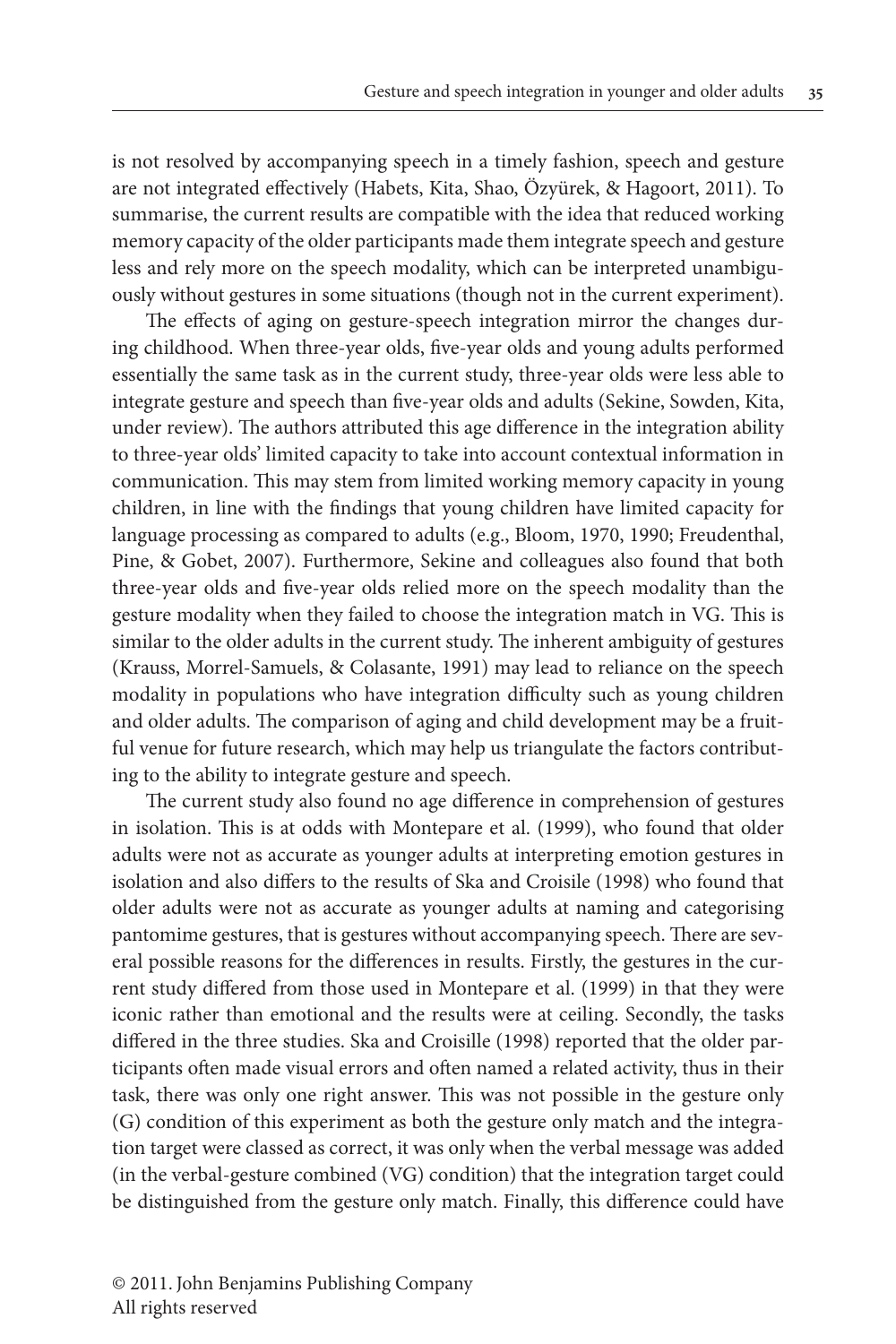been due to the method of response. In Ska and Croisille (1998) participants were required to verbally name a gesture whereas in the current research, participants were required to point to a picture, which added context and also reduced the number of choices of possible answers, meaning the task was easier. It is also possible, that different types of gestures are affected differently by aging or that a more difficult test may have picked up differences between the two age groups.

While no hearing acuity measures were taken, we assume that all participants were able to hear the speech in the tasks as they were able to accurately decode the speech signal in the verbal only (V) condition and were at ceiling for this task. However, it is possible that the older adults required extra "effort" in order to process the verbal stimuli and thus there were reduced resources available to decode the gesture in the integration task. Rabbit (1991) found that older adults even with very mild hearing loss had more difficulty remembering information presented to them verbally. Rabbit (1991) argued that this was due to the extra effort required by the older adults with mild hearing loss to decode the verbal message and thus leaving very little resources left over for encoding the information in memory. Future research, should investigate the impact of extra effort required for unimodal processing (e.g., speech) on ability to integrate gesture and speech.

In conclusion this study showed that gesture and speech integration is less accurate in older adults than younger adults, and that older adults predominately use verbal information when they do not integrate gesture and speech. These new findings open up new avenues for future research into language, multi-modal communication and aging.

#### **Acknowledgements**

The authors would like to thank Claire Lilley for her help in data collection and analysis. The authors would also like to thank the participants for taking part in the project. This research was funded by a City University London Pump-Priming Grant awarded to the authors.

#### **References**

- Anderson, George J. & Rui Ni (2008). Aging and visual processing: Declines in spatial not temporal integration. *Vision Research*, 48, 109–118.
- Bloom, Lois (1970). Language development: form and function in emerging grammars. Cambridge, MA: MIT Press.

Bloom, Paul (1990). Subjectless sentences in child language. *Linguistic Inquiry*, 21, 491–504.

Church, R. Breckinridge & Susan Goldin-Meadow (1986). The mismatch between gesture and speech as an index of transitional knowledge. *Cognition*, 23, 43–71.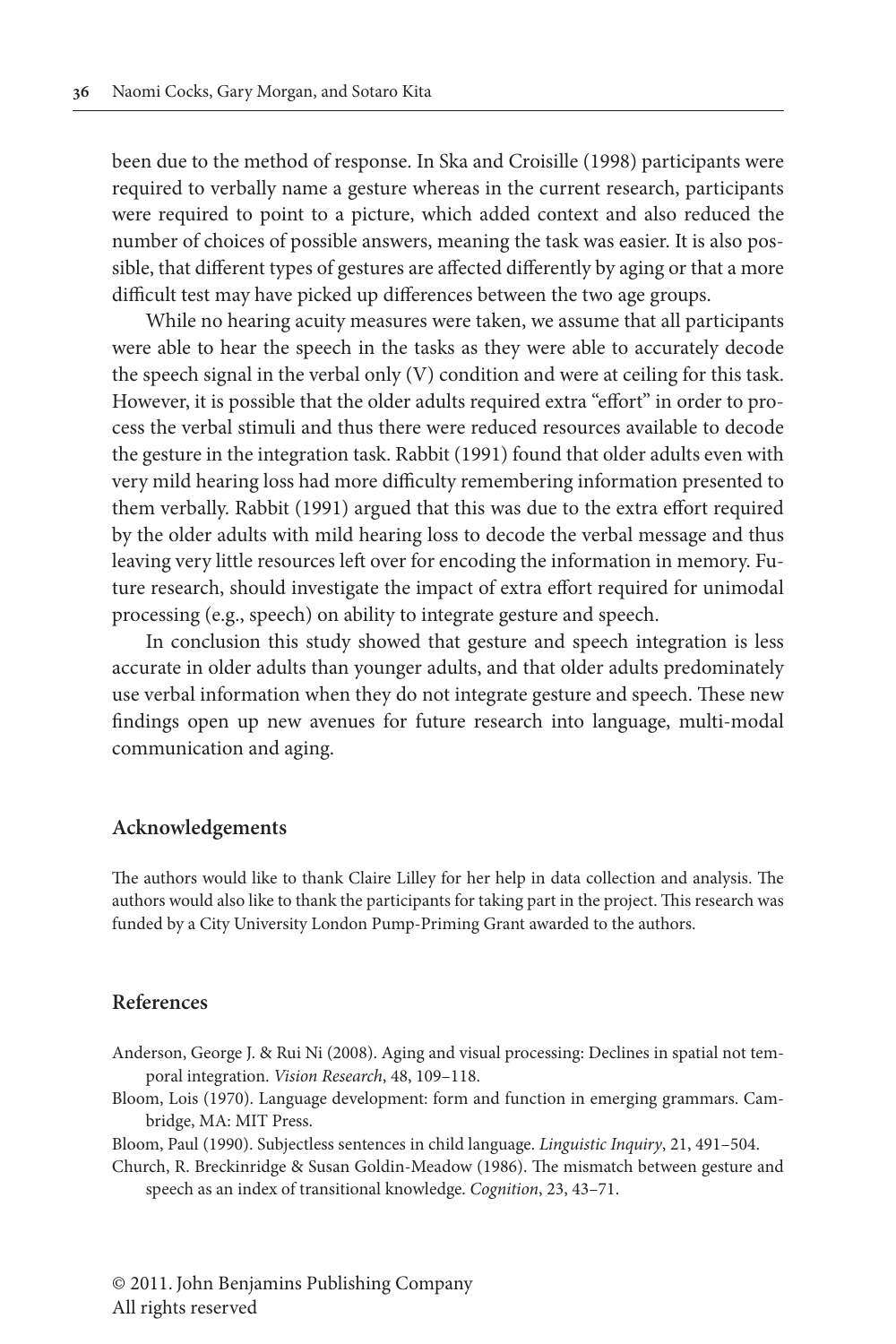- Cocks, Naomi, Laetitia Sautin, Sotaro Kita, Gary Morgan, & Sally Zlotowitz (2009). Gesture and speech integration: An exploratory study of a case of a man with aphasia. *International Journal of Language and Communication Disorders*, 44 (5), 795–804.
- Cohen, Ronald. L. & Diane Borsoi (1996). The role of gestures in description-communication: A cross-sectional study of aging. *Journal of Nonverbal Behaviour*, 20 (1), 45–63.
- Copeland, David, E. & Gabriel. A. Radvansky (2007). Aging and integrating spatial mental models. *Psychology and Aging*, 22 (3), 569–579.
- Dimeck, Paula T., Eric A. Roy, & Craig R. Hall (1998). Aging and working memory in gesture imitation. *Brain and Cognition*, 37 (1), 124–127.
- Feyereisen, Pierre & Isabelle Harvard (1999). Mental imagery and production of hand gestures while speaking in younger and older adults. *Journal of Nonverbal Behavior*, 23 (2), 153–171.
- Freudenthal, Daniel, Julian M. Pine, & Fernard Gobet (2007). Understanding the developmental dynamics of subject omission: The role of processing limitations in learning. Journal of Child Language, 34, 83–110.
- Goldin-Meadow, Susan (2003). *Hearing gestures*. Cambridge, MA: Harvard University Press.
- Habets, Boukje, Sotaro Kita, Zeshu Shao, Aslı Özyürek, & Peter Hagoort (2011). The role of synchrony and ambiguity in speech–gesture integration during comprehension. *Journal of Cognitive Neuroscience*, 23 (8), 1845–1854.
- Kelly, Spencer D., Dale J. Barr, R. Breckinridge Church, & Katheryn Lynch (1999). Offering a hand to pragmatic understanding: The role of speech and gesture in comprehension and memory. *Journal of Memory and Language*, 40, 577–592.
- Kelly, Spencer D., Corrine Kravitz, & Michael Hopkins (2004). Neural correlates of bimodal speech and gesture comprehension. *Brain and Language*, 89 (1), 253–260.
- Kelly, Spencer D., Aslı Özyürek, & Eric Maris (2010). Two sides of the same coin: Speech and gesture mutually interact to enhance comprehension. *Psychological Science*, 21, 260–267.
- Kendon, Adam (2004). *Gesture: visible action as utterance*. Cambridge: Cambridge University Press.
- Kita, Sotaro & Aslı Özyürek (2003). What does cross-linguistic variation in semantic co-ordination of speech and gesture reveal? Evidence of an interface representation of spatial thinking and speaking. *Journal of Memory and Language*, 48, 16–32.
- Krauss, Robert K., Palmer Morrel-Samuels, & Christina Colasante (1991). Do conversational hand gestures communicate? *Journal of Personality and Social Psychology*, 61 (5), 743–754.
- McNeill, David (Ed.) (2000). *Language and gesture*. Cambridge: Cambridge University Press.
- Montepare, Joann, Elissa Koff, Deborah Zaitchik, & Marilyn L. Albert (1999). The use of body movements and gestures as cues to emotions in younger and older adults. *Journal of Nonverbal Behavior*, 23 (2), 133–152.
- Obermeier, Christian, Henning Holle, & Thomas C. Gunter (in press). What iconic gesture fragments reveal about gesture–speech integration: When synchrony is lost, memory can help. *Journal of Cognitive Neuroscience*, 1–16.
- Özyürek, Aslı, Roel M. Willems, Sotaro Kita, & Peter Hagoort (2007). On-line integration of semantic information from speech and gesture: Insights from event-related brain potentials. *Journal of Cognitive Neuroscience*, 19 (4), 605–616.
- Rabbit, Patrick M. A. (1991). Mild hearing loss can cause apparent memory failures which increase with age and reduce IQ. *Acta Otolaryngologica Supplementum*, 476, 167–176.
- Sekine, Kazuki, Hannah Sowden, Sotaro Kita (under review). Five-year-olds, but not three-yearolds, integrate information in speech and iconic gesture in comprehension.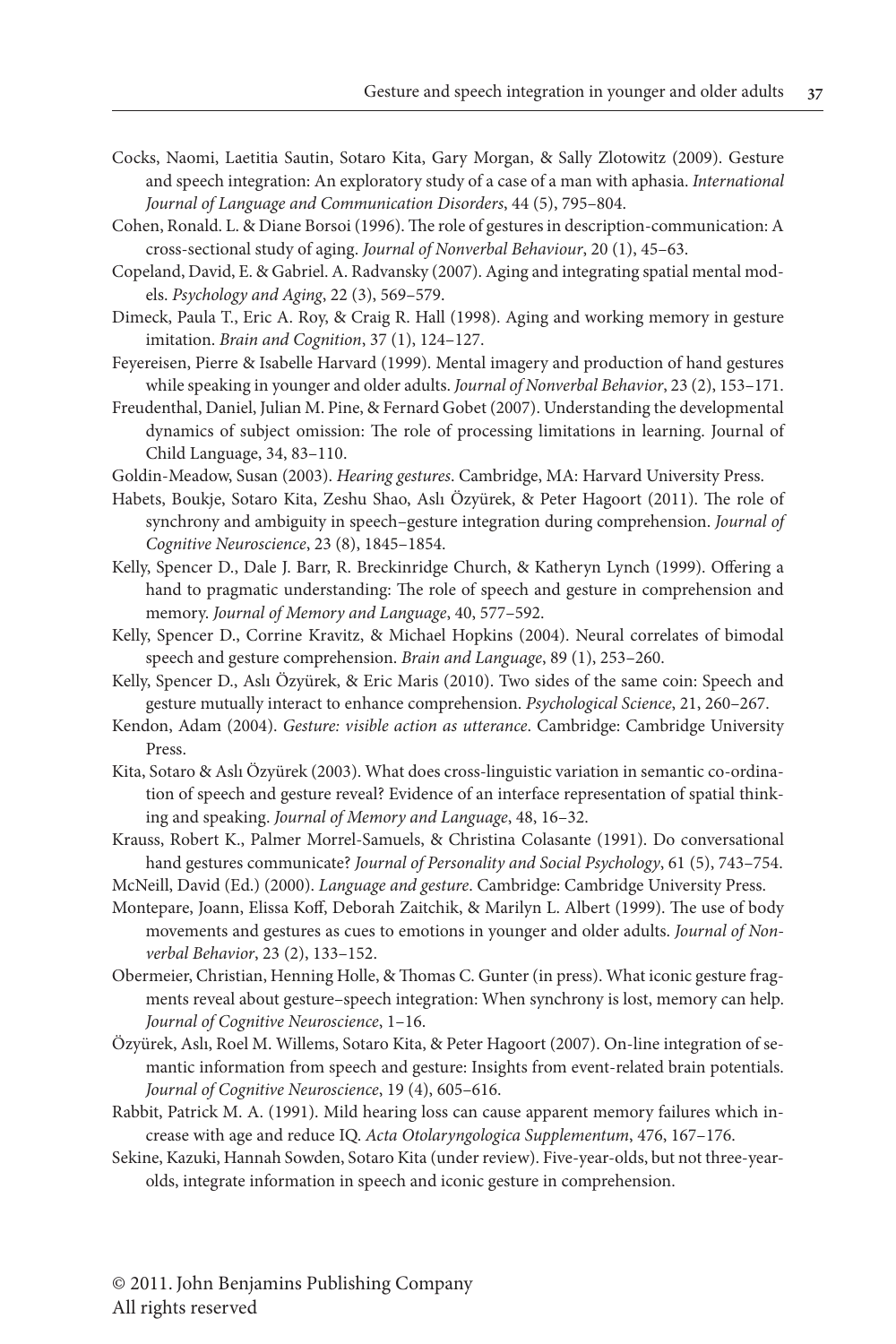- Ska, Bernadette & Bernard Croisile (1998). Effects of normal aging on the recognition of gestures. *Brain and Cognition*, 37 (1), 136–138.
- Spencer, Wesley D. & Naftali Raz (1995). Differential effects of aging on memory for content and context: A meta-analysis. *Psychology and Aging*, 10 (4), 527–539.
- Stine, Elizabeth A. L., Arthur Wingfield, & Sheldon D. Myers (1990). Age differences in processing information from television news: the effects of bisensory augmentations. *Journal of Gerontology: Psychological Sciences*, 45 (1), 1–8.
- Thompson, Laura A. (1995). Encoding and memory for visible speech and gestures: A comparison between young and older adults. *Psychology and Aging*, 10 (2), 215–228.
- Thompson, Laura A. & Felipe A. Guzman (1999). Some limits on encoding visible speech and gestures using a dichotic shadowing task. *Journal of Gerontology: Psychological Sciences*, 54 (6), 347–349.
- Thornton, Robert & Leah L. Light (2006). Language comprehension and production in normal aging. In James. E. Birren, K. Warner Schaie, Ronald P. Abeles, Margaret Gatz, & Timothy A. Salthouse (Eds.), *Handbook of the psychology of aging* (6th ed., pp. 261–287). San Diego: Elsevier.

#### **Appendix 1: The gesture for "I paid"**



#### **Appendix 2: List of Items**

I danced I walked I left I paid I arrived I cleaned I held I read I rode I ate I sent I rubbed

© 2011. John Benjamins Publishing Company All rights reserved